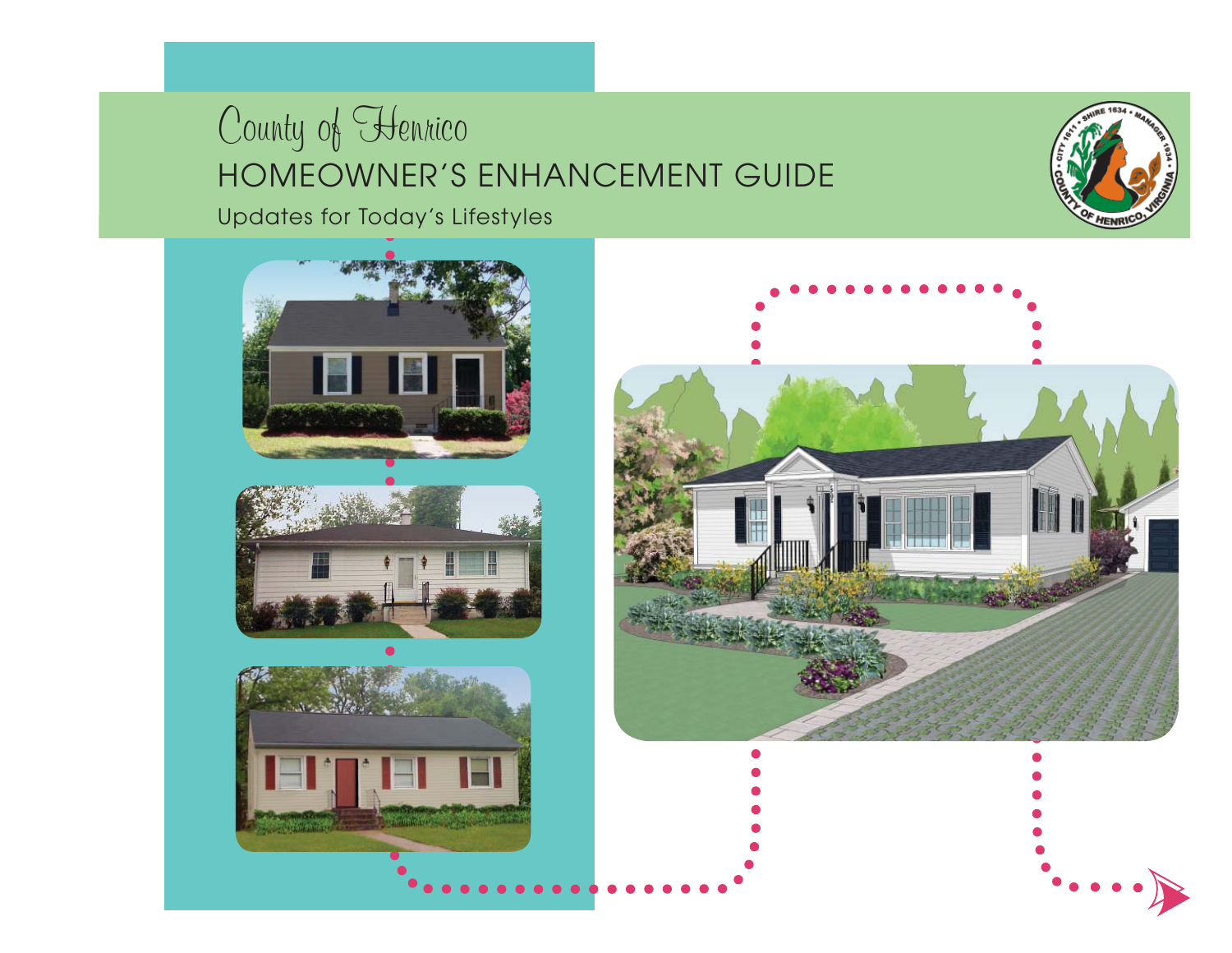Updates for Today's Lifestyles



www.frazierassociates.com

#### ACKNOWLEDGEMENTS

### **County of Henrico Board of Supervisors**

Chairman, Patricia S. O'Bannon, Tuckahoe Vice-Chairman, Frank J. Thornton, Fairfield Richard W. Glover, Brookland David A. Kaechele, Three Chopt James B. Donati, Jr., Varina

Virgil R. Hazelett, P. E., County Manager Randall R. Silber, Deputy County Manager of Community Development

### **County of Henrico Department of Community Revitalization**

S. Mark Strickler, Director

John Young, Community Development Manager Paul Johnson, Community Maintenance Manager Melvin Slough, Neighborhood Planner Kelly Kinahan, Commercial Assistance Planner

#### *This document can be found at all County libraries and on the Henrico County website.*

The Homeowner's Enhancement Guide was supported by Community Development Block Grant funds from the United States Department of Housing and Urban Development. Copyright © 2010 Henrico County and Frazier Associates. All rights reserved. No part of this report, including text, photographs, illustrations, and cover design may be reproduced or transmitted in any form, by any means (electronic, photocopying, recording, or otherwise) without the prior written permission of the publishers. This document may be reproduced in whole or in part for use in matters related to the Henrico Homeowner's Enhancement Guide project by County of Henrico without prior written permission.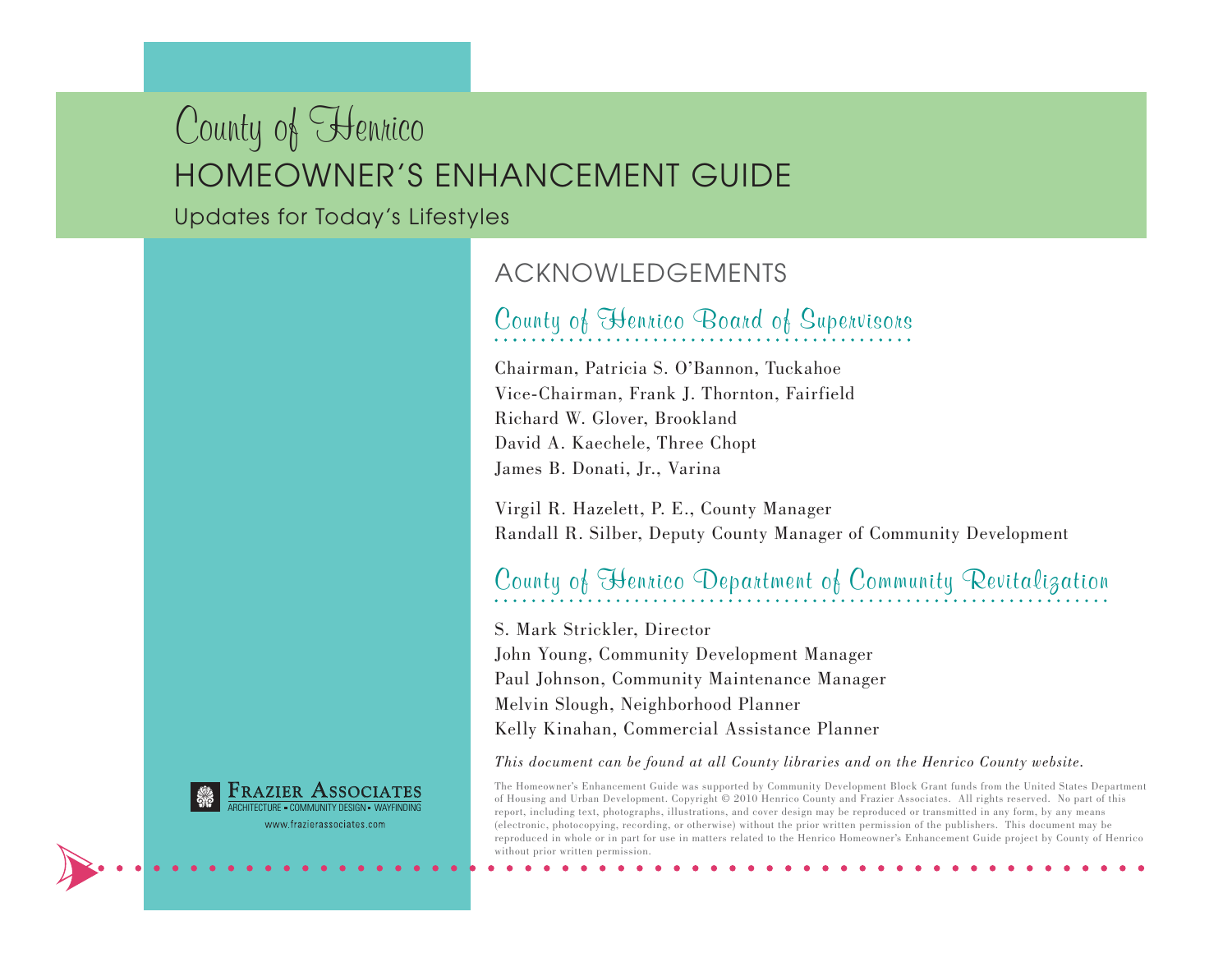**i**

### TABLE OF CONTENTS

| Buying A Piece of the American Dream -    |  |  |  |
|-------------------------------------------|--|--|--|
|                                           |  |  |  |
|                                           |  |  |  |
|                                           |  |  |  |
|                                           |  |  |  |
|                                           |  |  |  |
|                                           |  |  |  |
|                                           |  |  |  |
|                                           |  |  |  |
|                                           |  |  |  |
| More Ideas for Additions - Small Ranch 17 |  |  |  |
|                                           |  |  |  |
| .<br>.                                    |  |  |  |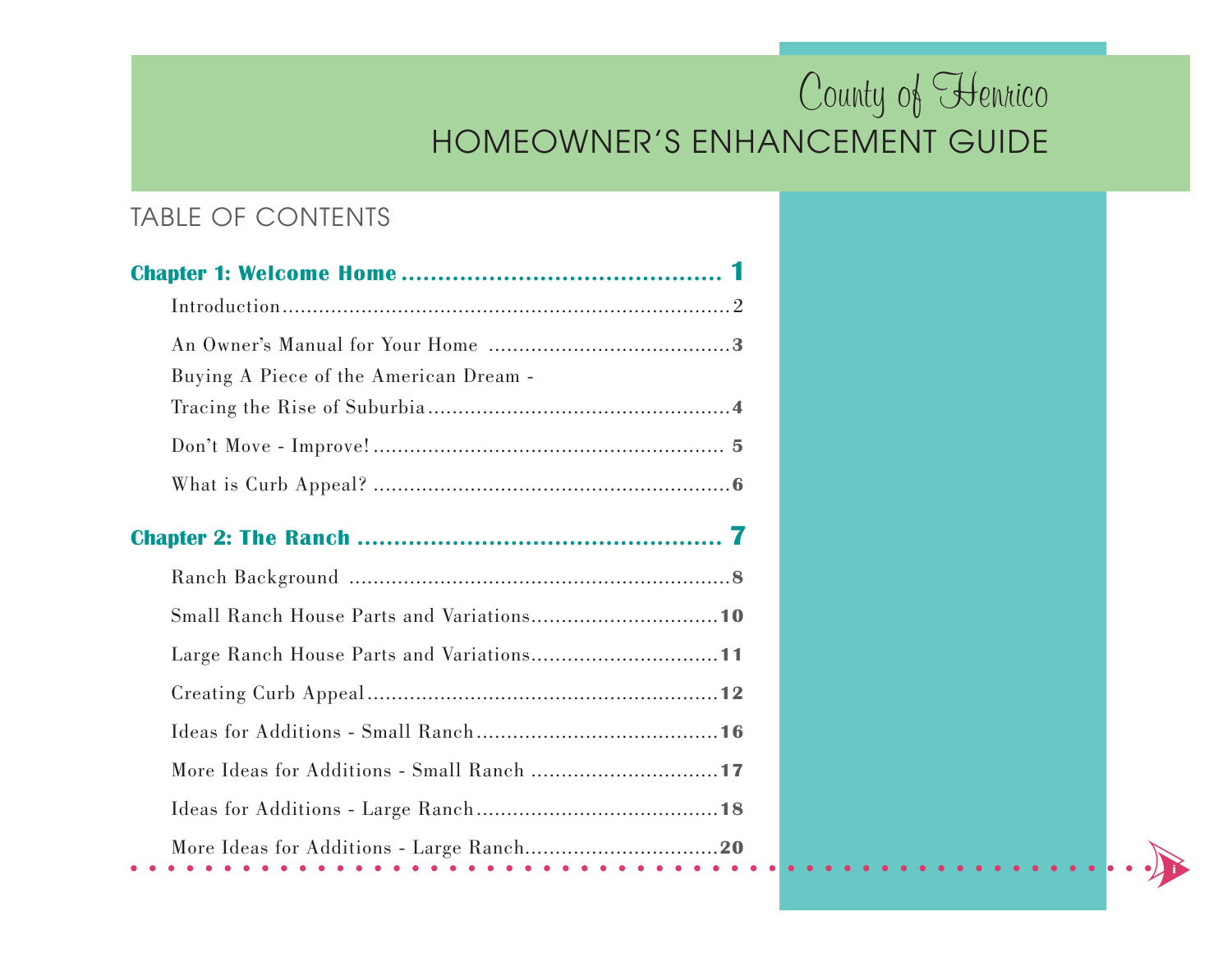**ii**

### TABLE OF CONTENTS

|  | More Ideas for Additions - Modern Cape32  |  |
|--|-------------------------------------------|--|
|  |                                           |  |
|  |                                           |  |
|  | Split Level House Parts and Variations 36 |  |
|  |                                           |  |
|  |                                           |  |
|  |                                           |  |
|  |                                           |  |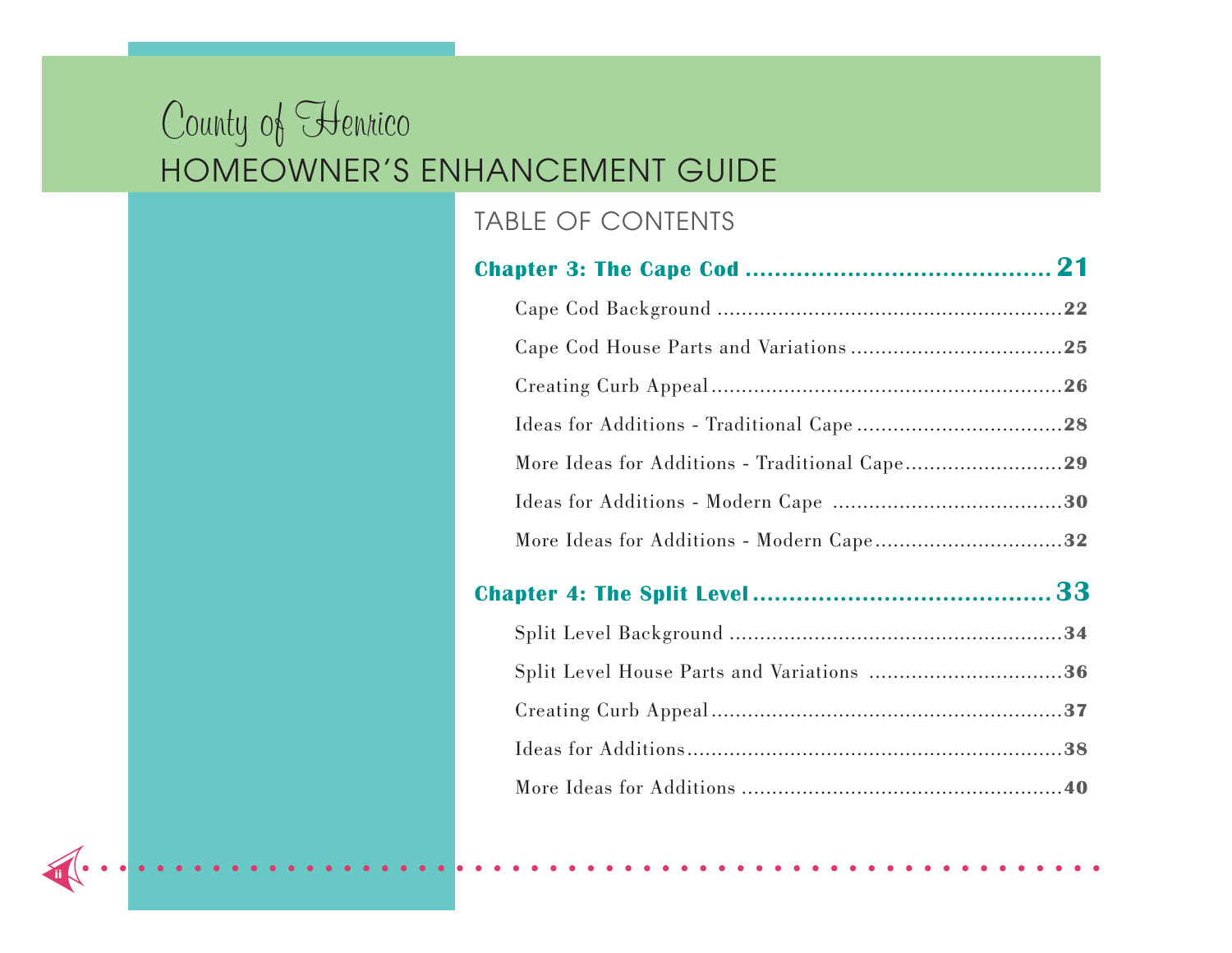**iii**

| <b>Chapter 5: The Colonial Revival 41</b>            |  |
|------------------------------------------------------|--|
|                                                      |  |
| Side Hall Colonial Revival Parts and Variations43    |  |
| Center Hall Colonial Revival Parts and Variations 44 |  |
|                                                      |  |
|                                                      |  |
|                                                      |  |
|                                                      |  |
|                                                      |  |
|                                                      |  |
|                                                      |  |
|                                                      |  |
|                                                      |  |
| Ideas for Additions - Hipped or End Gable Bungalow58 |  |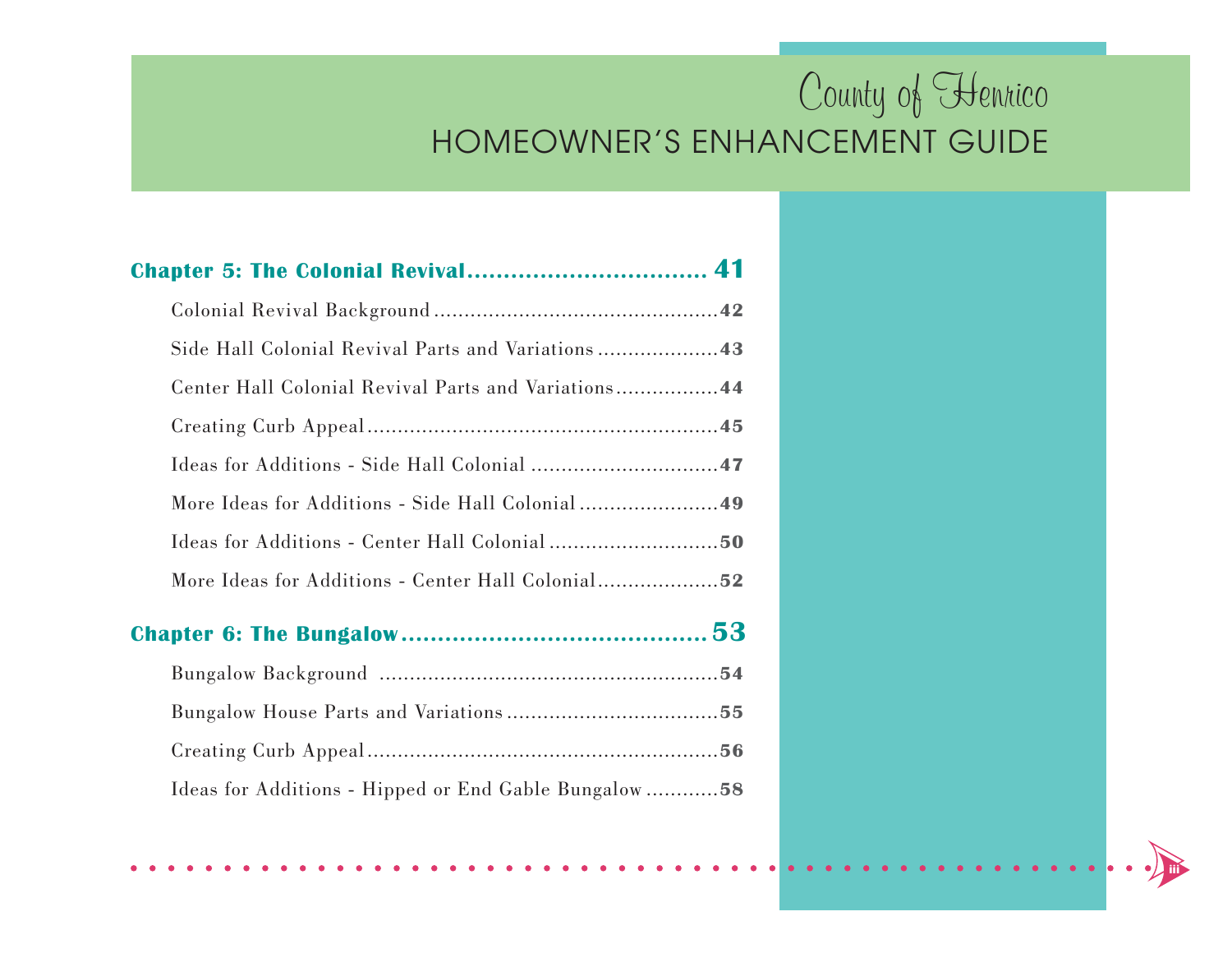**iv**

#### TABLE OF CONTENTS

#### **Chapter 6: The Bungalow, continued**

| More Ideas for Additions - Hipped or End Gable Bungalow59 |
|-----------------------------------------------------------|
|                                                           |
|                                                           |
|                                                           |
|                                                           |
|                                                           |
|                                                           |
|                                                           |
|                                                           |
|                                                           |
|                                                           |
|                                                           |
|                                                           |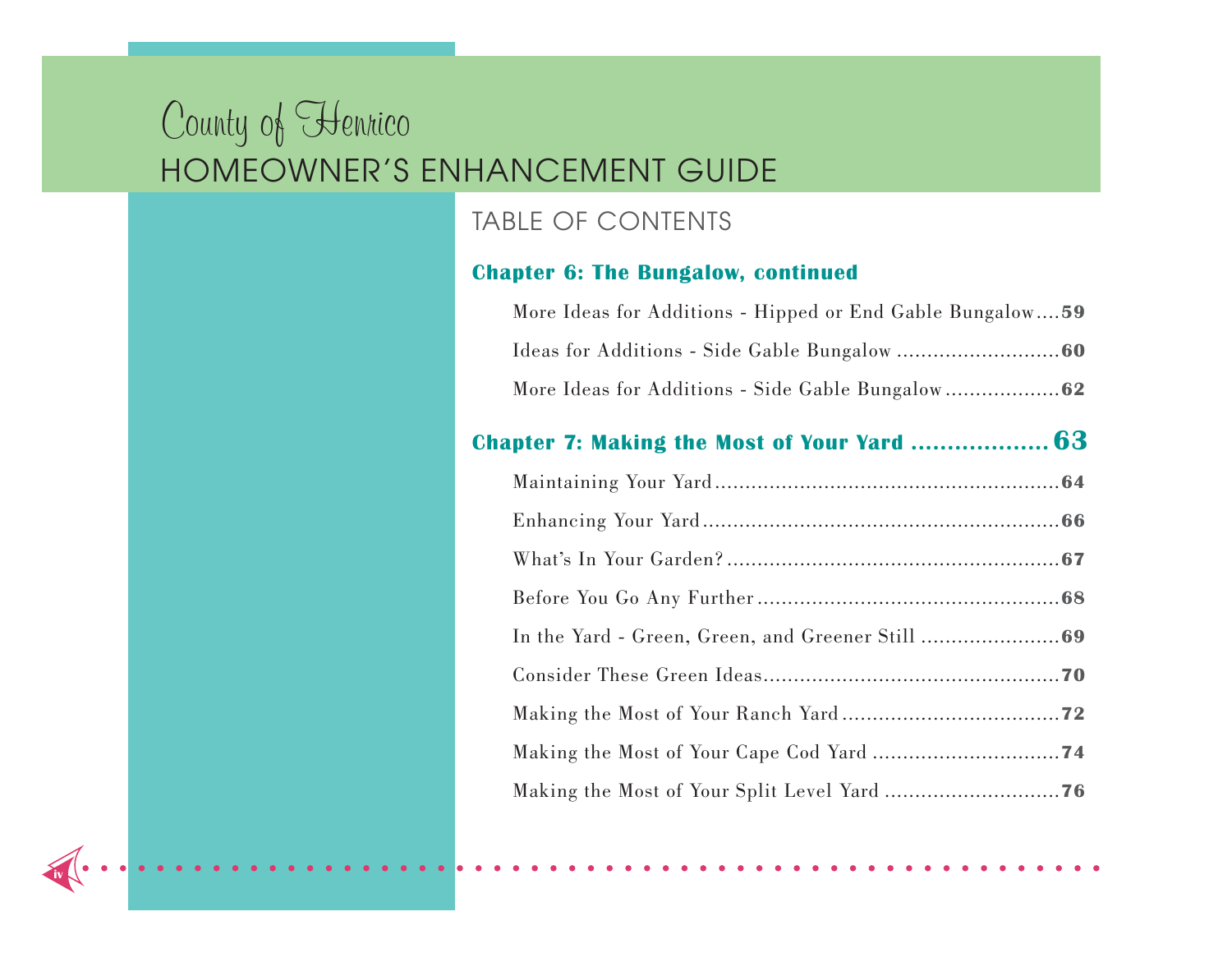**v**

#### **Chapter 7: Making the Most of Your Yard, continued**

| <b>Chapter 8: New Houses in the Neighborhoods 83</b> |  |
|------------------------------------------------------|--|
|                                                      |  |
|                                                      |  |
| <b>Chapter 9: Going Green:</b>                       |  |
| Save Energy, Water, and Money! 93                    |  |
|                                                      |  |
|                                                      |  |
|                                                      |  |
|                                                      |  |
|                                                      |  |
|                                                      |  |
|                                                      |  |